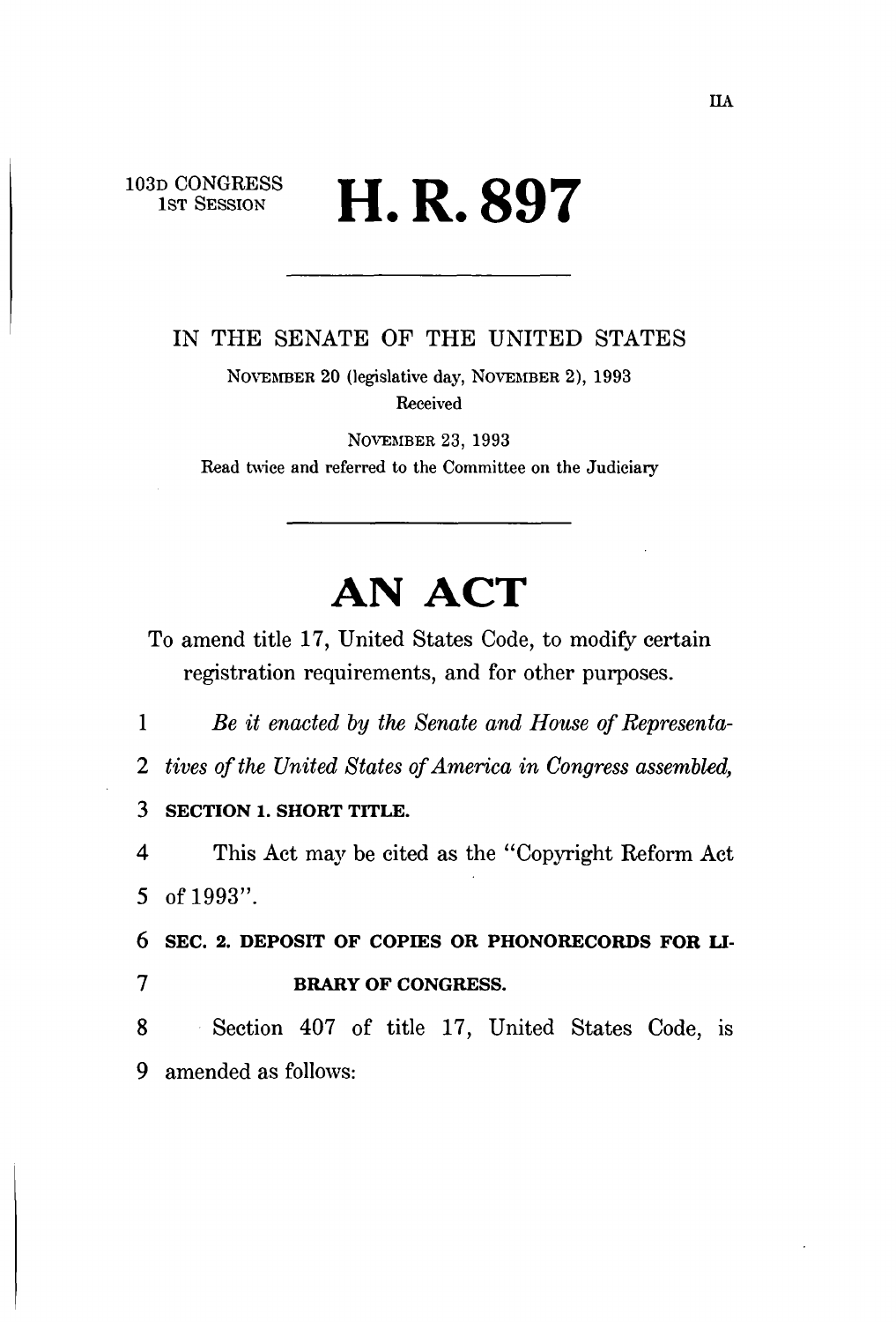| $\mathbf{1}$   | (1) Subsection (a) is amended by striking " $(a)$ "        |
|----------------|------------------------------------------------------------|
| $\overline{2}$ | and all that follows through "publication-" and in-        |
| 3              | serting the following:                                     |
| 4              | "(a) REQUIRED DEPOSITS.—Except as provided in              |
| 5              | subsection (c), the owner of copyright in a work or of the |
| 6              | exclusive right of publication of a work in the United     |
| 7              | States shall deposit, after the earliest date of such      |
| 8              | publication—".                                             |
| 9              | $(2)$ Subsection (b) is amended—                           |
| 10             | (A) by inserting "DEPOSIT IN COPYRIGHT                     |
| <b>11</b>      | OFFICE.—" after " $(b)$ "; and                             |
| 12             | (B) by adding at the end the following: "A                 |
| 13             | deposit made under this section may be used to             |
| 14             | satisfy the deposit requirements of section                |
| 15             | 408.".                                                     |
| 16             | $(3)$ Subsection $(c)$ is amended—                         |
| 17             | (A) by inserting "REGULATIONS.—" after                     |
| 18             | $``(e)''$ ; and                                            |
| 19             | (B) by striking "Register of Copyrights"                   |
| 20             | and inserting "Librarian of Congress".                     |
| 21             | $(4)$ Subsection $(d)$ is amended—                         |
| 22             | $(A)$ by redesignating paragraphs $(1)$ , $(2)$ ,          |
| 23             | and $(3)$ as subparagraphs $(A)$ , $(B)$ , and $(C)$ , re- |
| 24             | spectively;                                                |

 $\bar{\mathcal{A}}$ 

J.

 $\hat{\mathcal{A}}$ 

 $\sim 10^7$ 

 $\mathcal{A}_\mathrm{c}$ 

 $\mathcal{L}$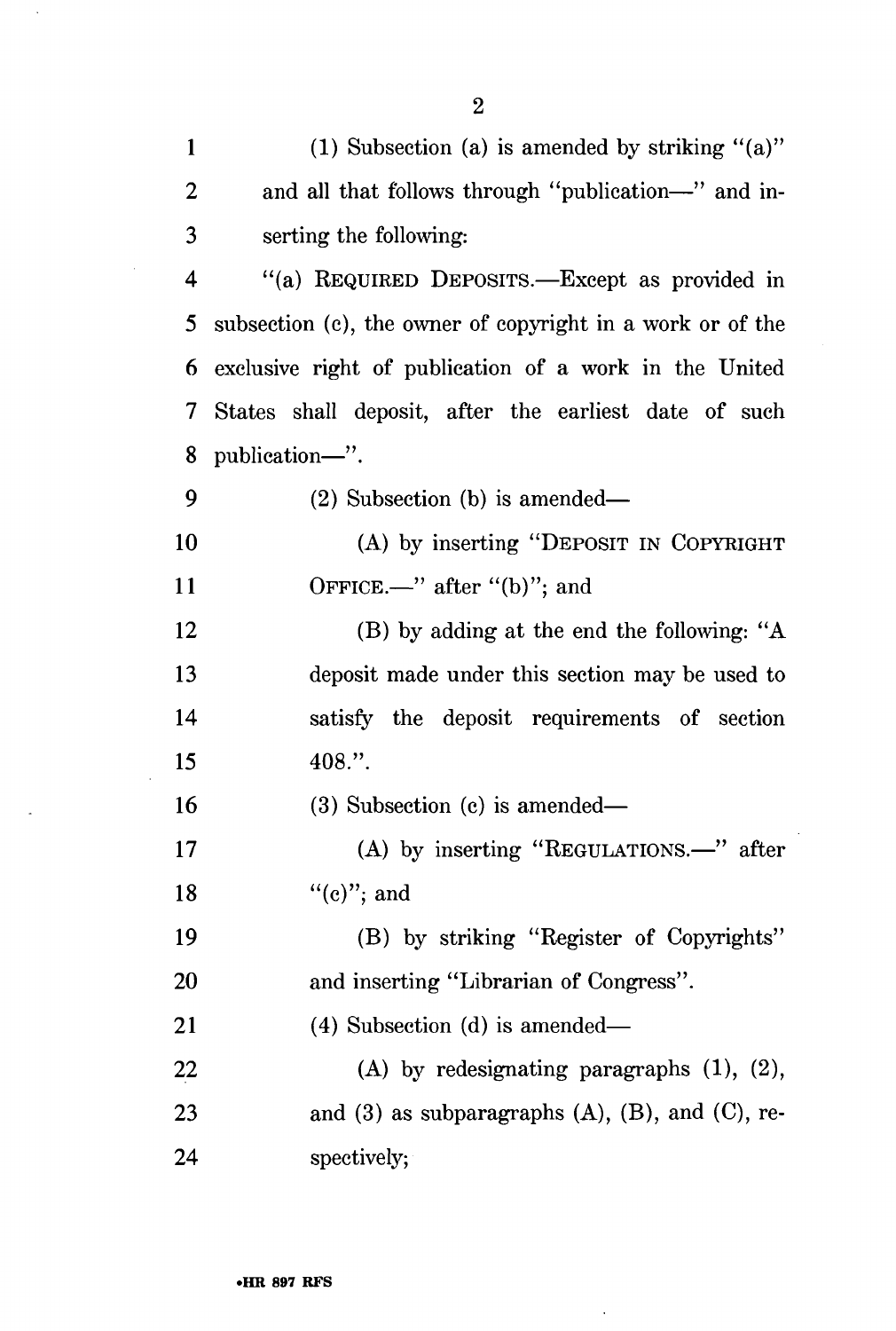1 (B) by striking "(d) At any time after pub-2 lication of a work as provided by subsection 3 (a)" and inserting the following: 4 "(d) PROCEDURES.—(1) During November of each 5 year, the Librarian of Congress shall publish in the Fed-6 eral Register a statement of the categories of works of 7 which the Library of Congress wishes to acquire copies 8 or phonorecords under this section during the next cal-9 endar year. The Librarian shall review such statement an-10 nually in light of the changes in the Library's policies and 11 procedures, changes in technology, and changes in pat-12 terns of publication. The statement shall also describe— 13 "(A) the types of works of which only one copy 14 or phonorecord need be deposited; 15 "(B) the types of works for which the deposit 16 requirements may be fulfilled by placing the Library 17 of Congress on a subscription list; and 18 "(C) the categories of works which are exempt 19 under subsection (c) from the deposit requirements. 20 "(2) At any time after publication in the United 21 States of a work or body of works"; 22 (C) by striking "Register of Copyrights" 23 and inserting "Librarian of Congress";

3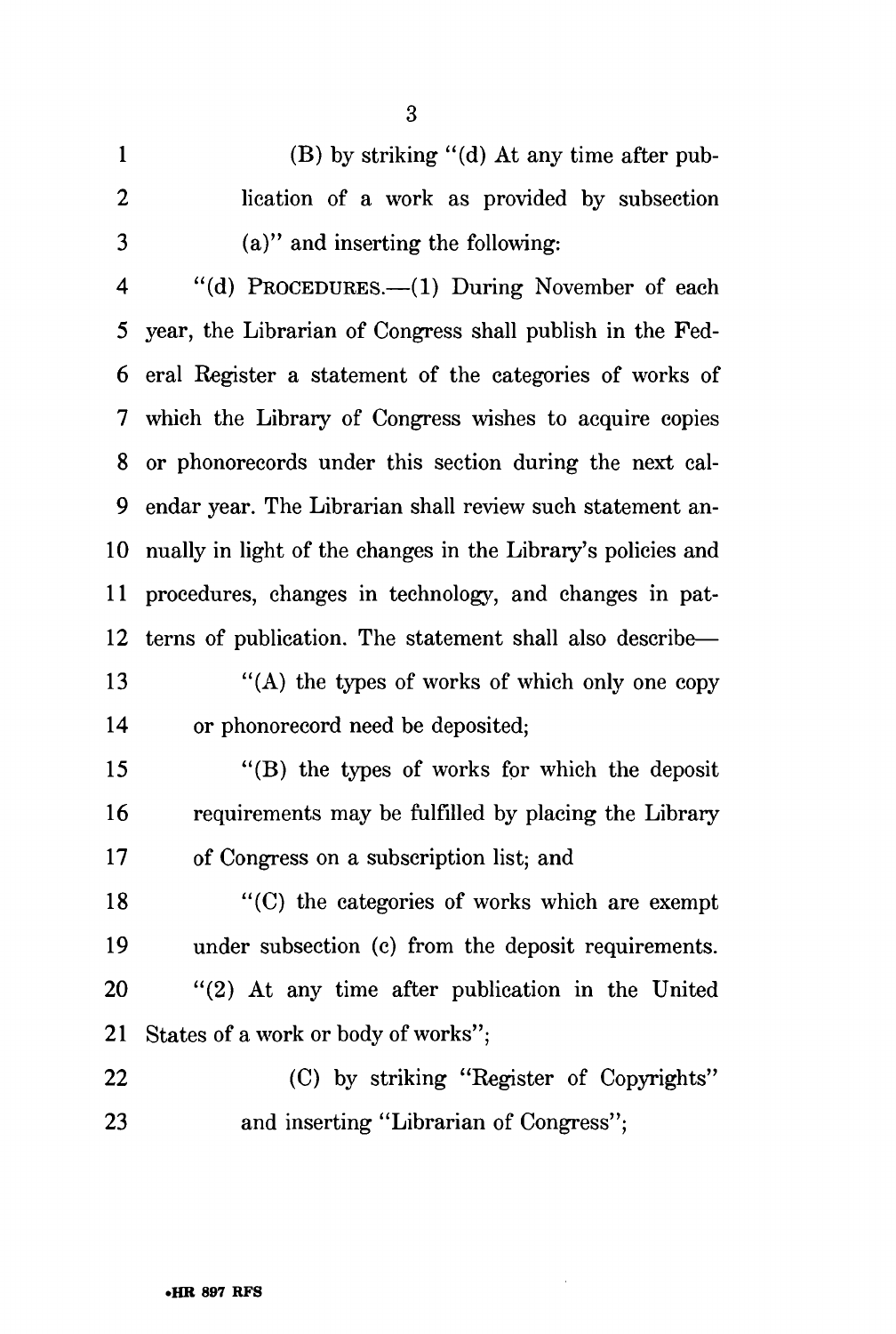1 (D) by inserting after the first sentence 2 the following: "Such demand shall specify a 3 date for compliance with the demand."; 4 (E) by inserting "in a civil action" after 5 "are liable"; 6 (F) in subparagraph (B) (as redesignated 7 by subparagraph (A) of this paragraph) by 8 striking "cost of" and inserting "cost to"; 9 (G) in subparagraph (C) (as redesignated 10 by subparagraph (A) of this paragraph) by 11 striking "clauses (1) and (2)" and inserting 12 "subparagraphs (A) and (B)"; and 13 (H) by adding after subparagraph (C) (as 14 so redesignated) the following: 15 "In addition to the penalties set forth in subparagraphs 16 (A),  $(B)$ , and  $(C)$ , the person against whom an action is 17 brought under this paragraph shall be liable in such action 18 for all costs of the United States in pursuing the demand, 19 including an amount equivalent to a reasonable attorney's 20 fee.". 21 (5) Subsection (e) is amended— 22 (A) by inserting "TRANSMISSION PRO-23 GRAMS.—" after " $(e)$ "; 24 (B) by striking "Register of Copyrights

25 shall, after consulting with the Librarian of

4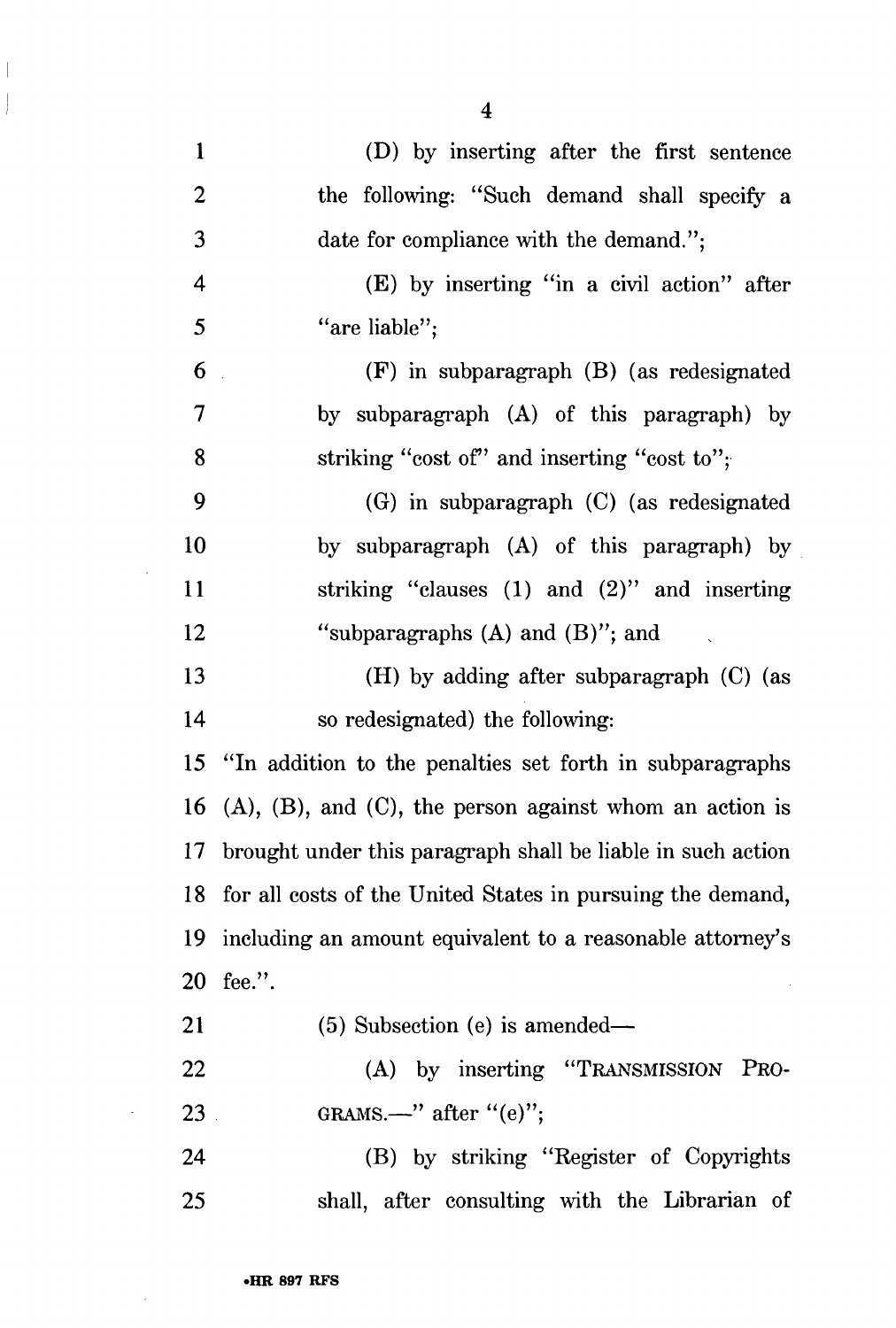1 Congress and other interested organizations 2 and officials," and inserting "Librarian of Con-3 gress shall, after consulting with interested or-4 ganizations and officials,"; and

5 (C) in paragraph (2) by striking "Register 6 of Copyrights" and inserting "Librarian of 7 Congress".

8 (6) Section 407 of title 17, United States Code, 9 is further amended by adding at the end the follow-10 ing:

11 "(f) OBLIGATION TO MAKE DEPOSITS.—Imme-12 diately upon the publication in the United States of any 13 work in which copyright subsists under this title, it shall 14 be the obligation of the persons identified in subsection 15 (a) with respect to that work, subject to the requirements 16 and exceptions specified in this section, to deposit, for the 17 use or disposition of the Library of Congress, the copies 18 or phonorecords specified in such subsection. The obliga-19 tion to make such deposit arises without any prior notifi-20 cation or demand for compliance with subsection (a).

21 "(g) RECORDS OF DEPOSITS.—The Librarian of 22 Congress shall establish and maintain public records of 23 the receipt of copies and phonorecords deposited under 24 this section.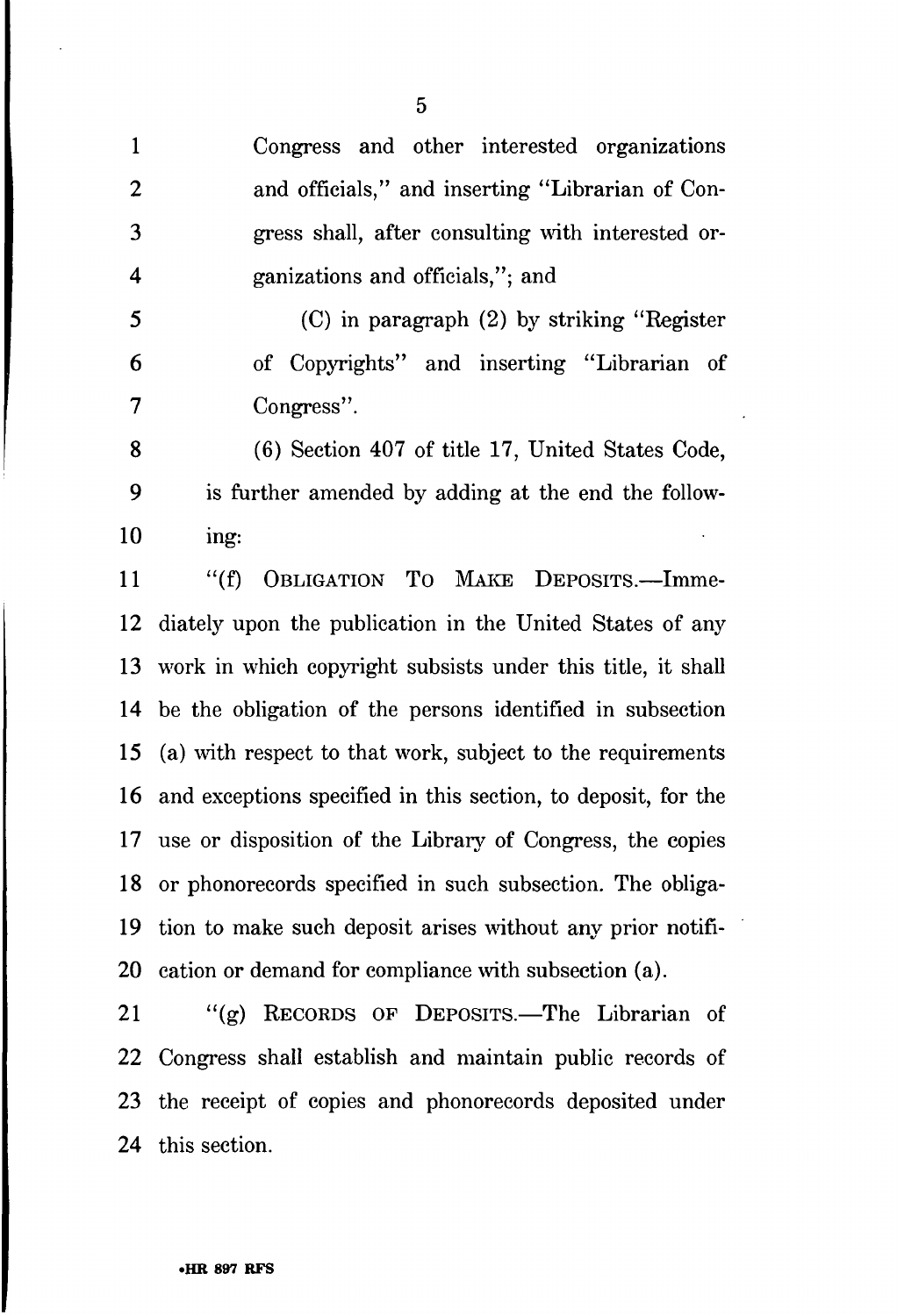1 "(h) DATABASE OF DEPOSIT RECORDS.—The Li-2 brarian of Congress shall establish and maintain an elec-3 tronic database containing its records of all deposits made 4 under this section on and after October 1, 1995, and shall 5 make such database available to the public through one 6 or more international information networks.

7 "(i) DELEGATION AUTHORITY.—The Librarian of 8 Congress may delegate to the Register of Copyrights or 9 other officer or employee of the Library of Congress any 10 of the Librarian's responsibilities under this section.".

#### **11 SEC. 3. COPYRIGHT REGISTRATION IN GENERAL.**

12 Section 408 of title 17, United States Code, is 13 amended—

- 14 (1) in subsection  $(c)$ —
- 15 (A) in paragraph (1) by adding at the end 16 the following: "The Register is also authorized 17 to specify by regulation classes of material in 18 which registration may be made without deposit 19 of any copy or phonorecord, in cases in which 20 the Register determines that the purposes of 21 examination, registration, and deposit can be 22 adequately served by deposit of descriptive ma-23 terial only, or by a written obligation to deposit 24 copies or phonorecords at a later date."; and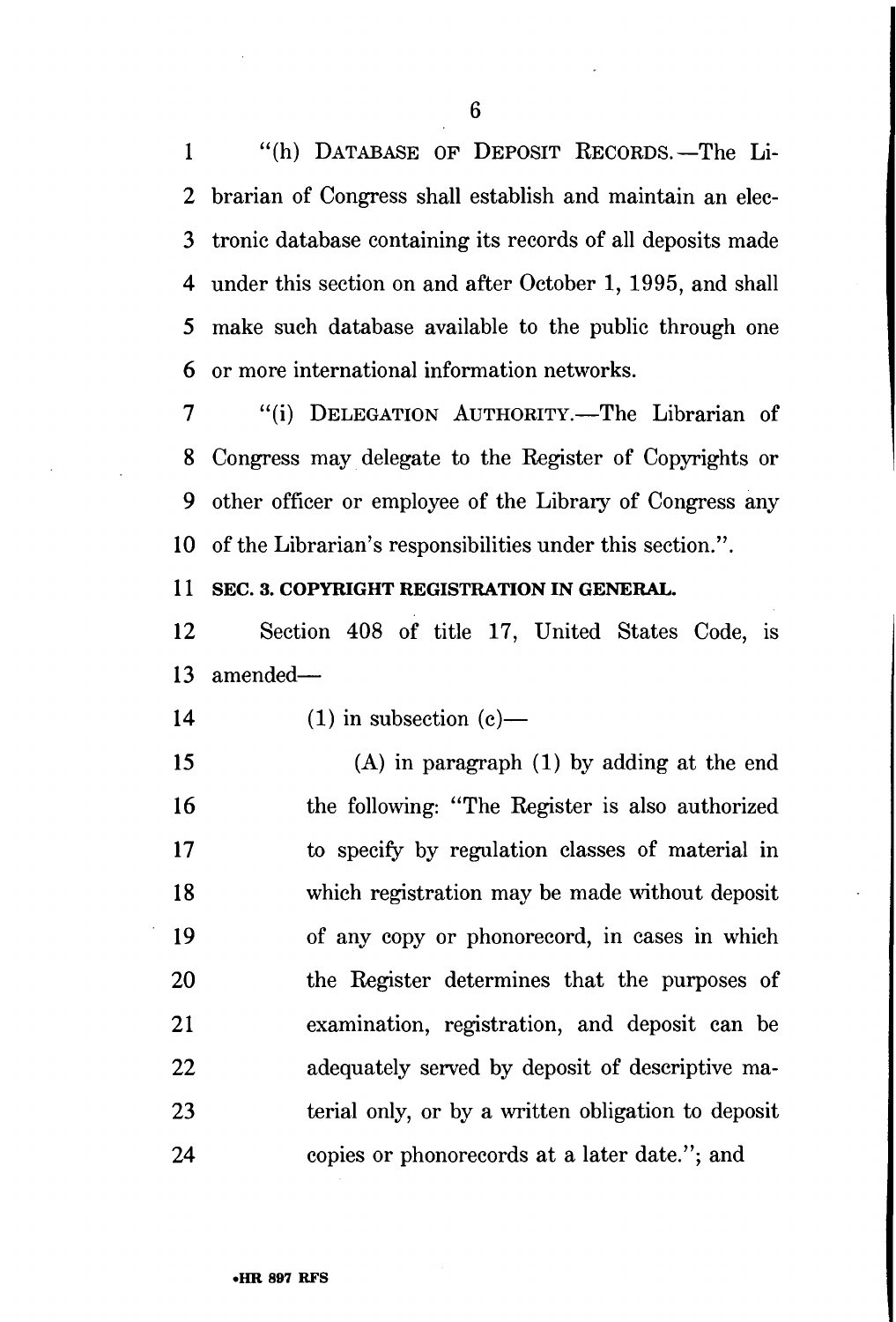1 (B) in paragraph (2) by striking "periodi-2 cals, including newspapers" and all that follows 3 through the end of subparagraph (B) and in-4 serting "collective works, including periodicals, 5 published within a 5-year period, on the basis 6 of a single deposit and application and upon 7 payment of any special registration fee imposed 8 under section 708(a)(10), if the application 9 identifies each work separately, including the 10 collective work containing it and its date of first 11 publication."; and

12 (2) by adding at the end the following:

13 "(f) COPYRIGHT OFFICE HEARINGS.—Not later than 14 1 year after the effective date of this subsection, and at 15 1-year intervals thereafter, the Register of Copyrights 16 shall hold public hearings to consider proposals to amend 17 the regulations and practices of the Copyright Office with 18 respect to deposit of works in order to eliminate deposits 19 that are unnecessary for copyright examination or the col-20 lections of the Library of Congress, and in order to sim-21 plify the registration procedures.".

**22 SEC. 4. APPLICATION FOR COPYRIGHT REGISTRATION.** 

23 (a) APPLICATIONS.—Section 409 of title 17, United 24 States Code, is amended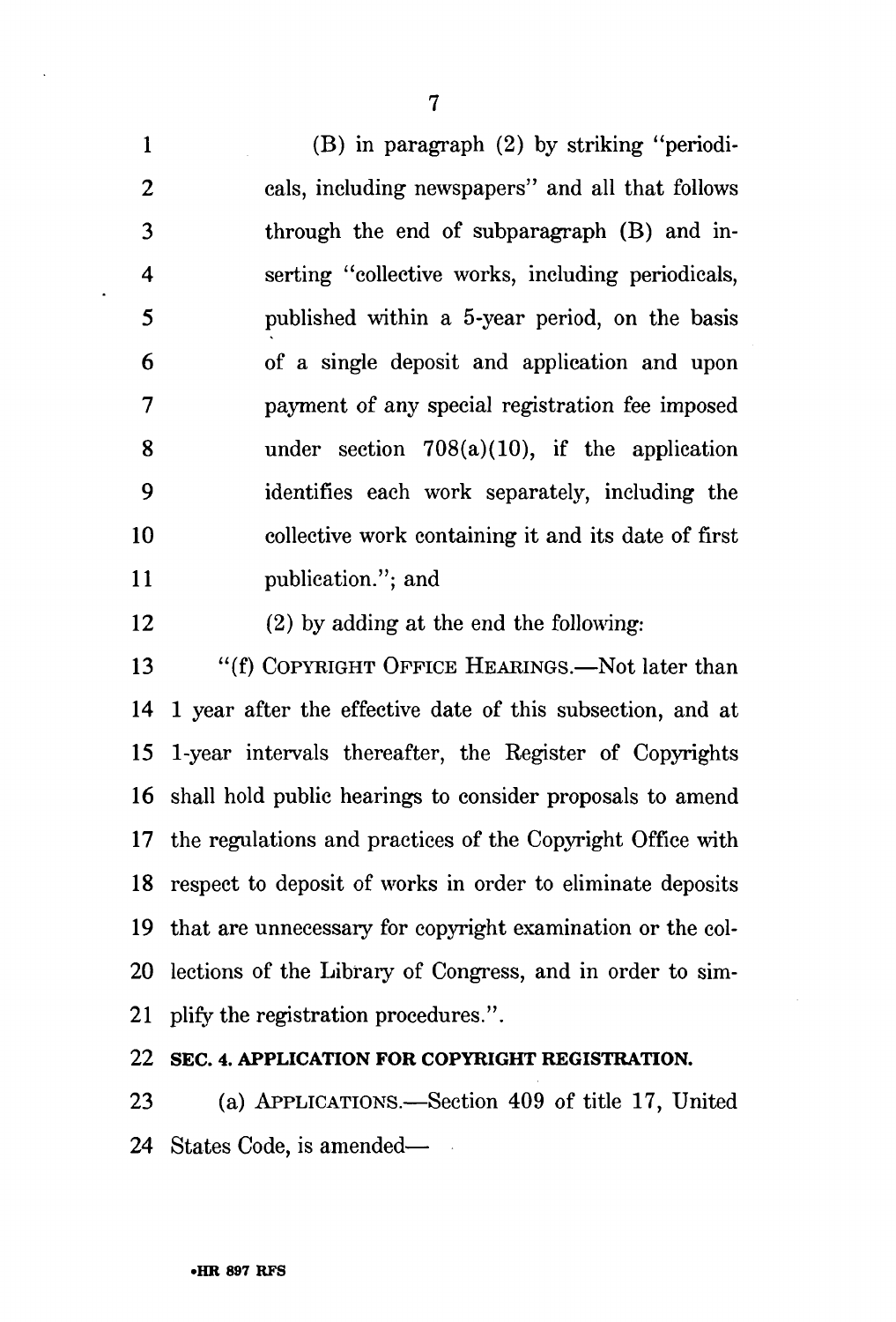1 (1) by striking "The application" and inserting 2 "(a) CONTENTS OF APPLICATION.—The applica-3 tion";

4 (2) in paragraph (5) by inserting before the 5 semicolon the following: ", and if the document by 6 which ownership was obtained has been recorded in 7 the Copyright Office, the volume and page number 8 of such recordation";

9 (3) by striking paragraphs (9) and (10) and in-10 serting the following:

 $11$  "(9) in the case of a compilation or derivative 12 work, an identification of any preexisting work or 13 works that it is substantially based on or substan-14 tially incorporates, and a brief, general statement of 15 the additional material covered by the copyright 16 claim being registered;

17 "(10) at the option of the applicant, names, ad-18 dresses, and telephone numbers of persons or orga-19 nizations that potential users of the work should 20 contact concerning permissions or licenses to use the 21 work, and any information with respect to the terms 22 of such permissions or licenses; and"; and 23 (4) by adding at the end the following:

24 "(b) SHORT-FORM APPLICATION.—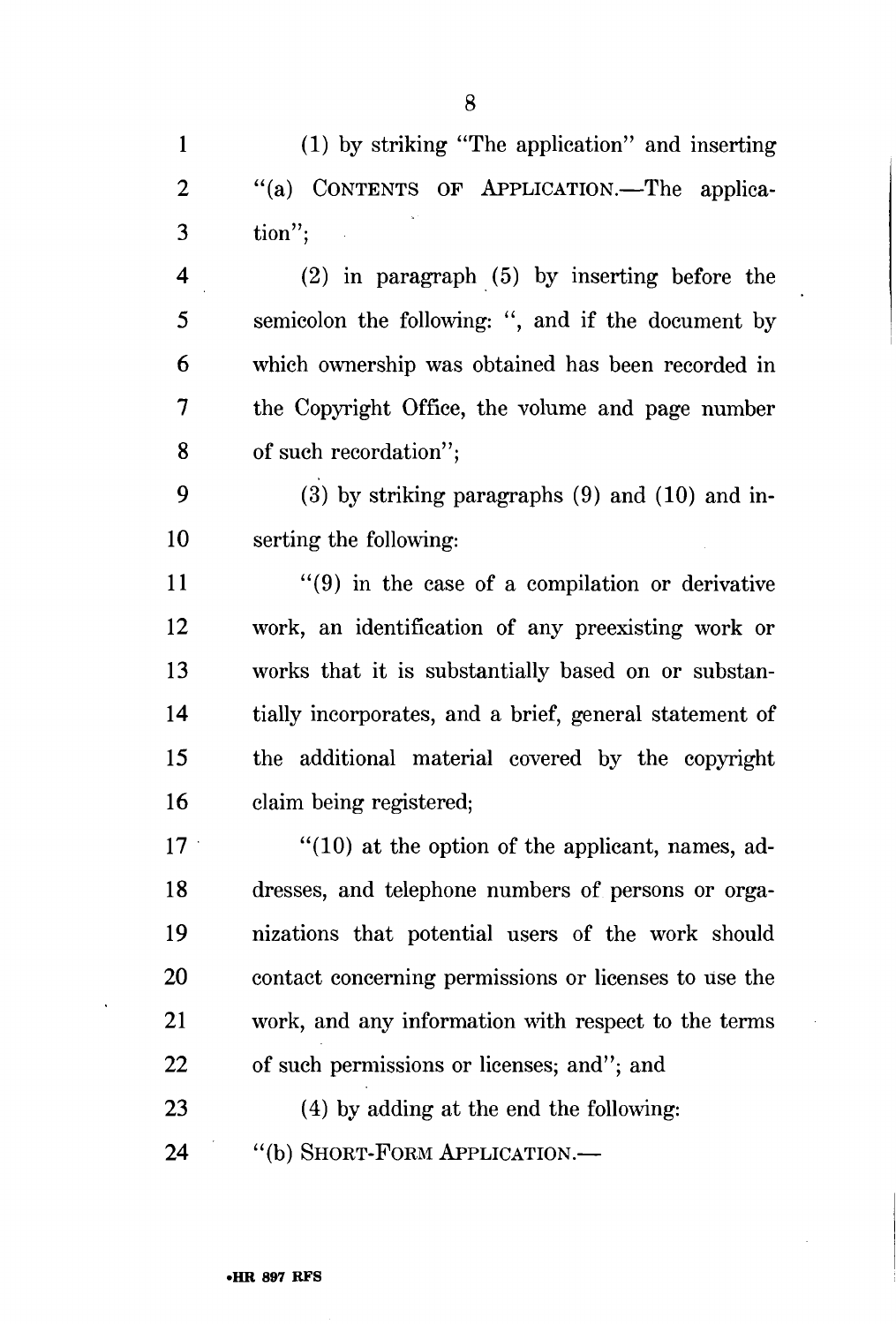| $\mathbf{1}$   | "(1) USE OF SHORT-FORM.—The Register of             |
|----------------|-----------------------------------------------------|
| $\overline{2}$ | Copyrights shall prescribe a short-form application |
| 3              | which may be used whenever-                         |
| 4              | "(A) the work is by a living author;                |
| 5              | $\lq$ (B) the claimant is the author;               |
| 6              | $\cdot$ (C) the work is not anonymous, pseudon-     |
| 7              | ymous, or made for hire; and                        |
| 8              | "(D) the work as a whole, or substantial            |
| 9              | portions of it, have not been previously pub-       |
| 10             | lished or registered.                               |
| 11             | "(2) CONTENTS OF SHORT-FORM.—The short-             |
| 12             | form application shall include—                     |
| 13             | "(A) the name and address of the author;            |
| 14             | $\lq$ (B) the title of the work;                    |
| 15             | "(C) the nationality or domicile of the au-         |
| 16             | thor;                                               |
| 17             | "(D) the year in which creation of the              |
| 18             | work was completed;                                 |
| 19             | "(E) if the work has been published, the            |
| 20             | date and nation of its first publication;           |
| 21             | "(F) any other information regarded by              |
| 22             | the Register of Copyrights as bearing upon the      |
| 23             | preparation or identification of the work or the    |
| 24             | existence, ownership, or duration of the copy-      |
| 25             | right; and                                          |

 $\ddot{\phantom{a}}$ 

 $\bar{\beta}$ 

 $\ddot{\phantom{0}}$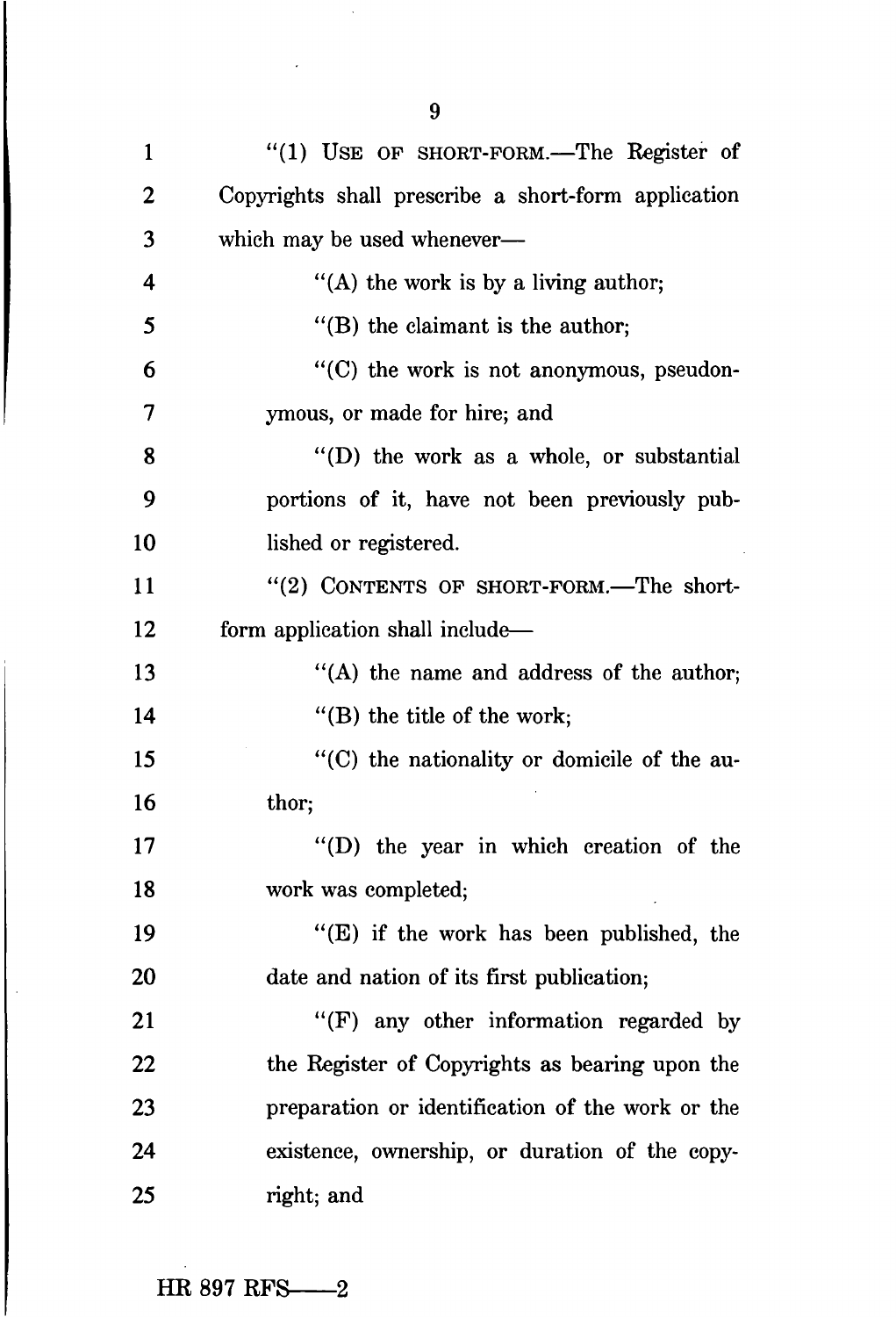1  $"$ (G) at the option of the applicant, names, 2 addresses, and telephone numbers of persons or 3 organizations that potential users of the work 4 should contact concerning permissions or li-5 censes to use the work, and any information 6 with respect to the terms of such permissions or 7 licenses.".

8 (b) EFFECTIVE DATE.—The amendments made by 9 this section take effect 6 months after the date of the en-10 actment of this Act.

# **11 SEC. 5. REGISTRATION OF CLAIM AND ISSUANCE OF CER-12 TTFICATE.**

13 (a) DETERMINATION OF REGISTRATION.—Section 14 410 of title 17, United States Code, is amended by strik-15 ing subsections (a) and (b) and inserting the following: 16 "(a) DETERMINATION OF REGISTER.—If, after ex-17 amination, the Register of Copyrights determines, in ac-18 cordance with the provisions of this title, that there is no 19 reasonable possibility that a court would hold the work 20 for which a deposit is made pursuant to section 408(c) 21 to be copyrightable subject matter, or the Register deter-22 mines that the claim is invalid for any other reason, the 23 Register shall refuse registration and notify the applicant 24 in writing of the reasons for such refusal. In all other 25 cases, the Register shall register the claim and issue to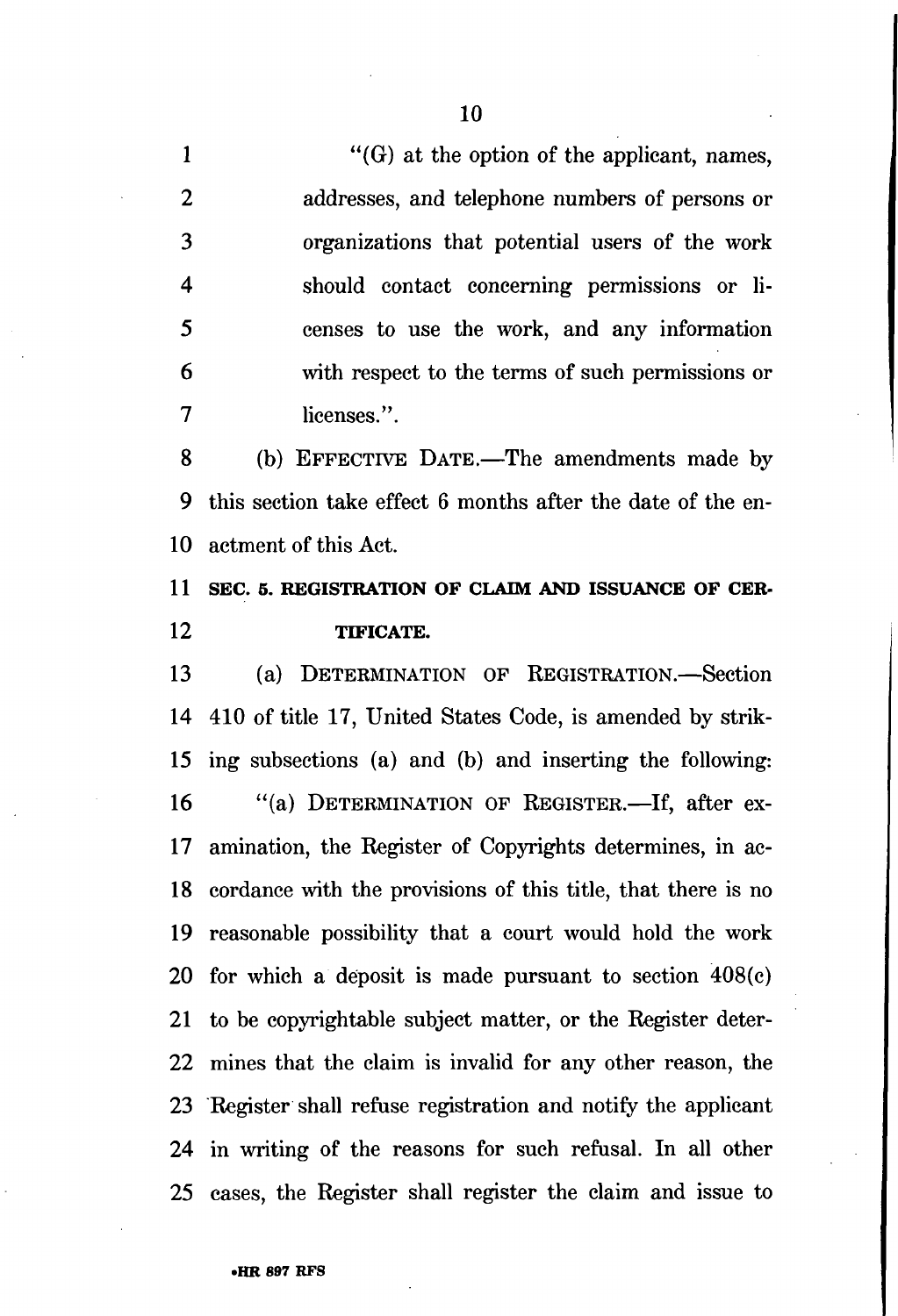1 the applicant a certificate of registration under the seal 2 of the Copyright Office. A certificate of registration issued 3 under this section extends only to those component parts 4 of the work that both are the subject matter of copyright 5 and the copyright owner has the right to claim. The cer-6 tificate shall contain the information set forth in the appli-7 cation, together with the number and effective date of the 8 registration.

9 "(b) APPEALS PROCEDURE.—The Register of Copy-10 rights shall establish, and publish in the Federal Register, 11 a formal procedure by which appeals may be taken from 12 refusals under subsection (a) to register claims to copy-13 right. Such procedure shall include a final appeal to the 14 Register.".

15 (b) JUDICIAL PROCEEDINGS.—Subsection (c) of sec-16 tion 410 of title 17, United States Code, is amended— 17 (1) by inserting "EVIDENTIARY WEIGHT OF 18 CERTIFICATE.—" after "(c)"; and

19 (2) by adding at the end the following: "Any 20 error or omission made in good faith or upon rea-21 sonable reliance on counsel shall not affect the valid-22 ity of the registration. In no case shall an incorrect 23 statement made in an application for copyright reg-24 istration invalidate the copyright.".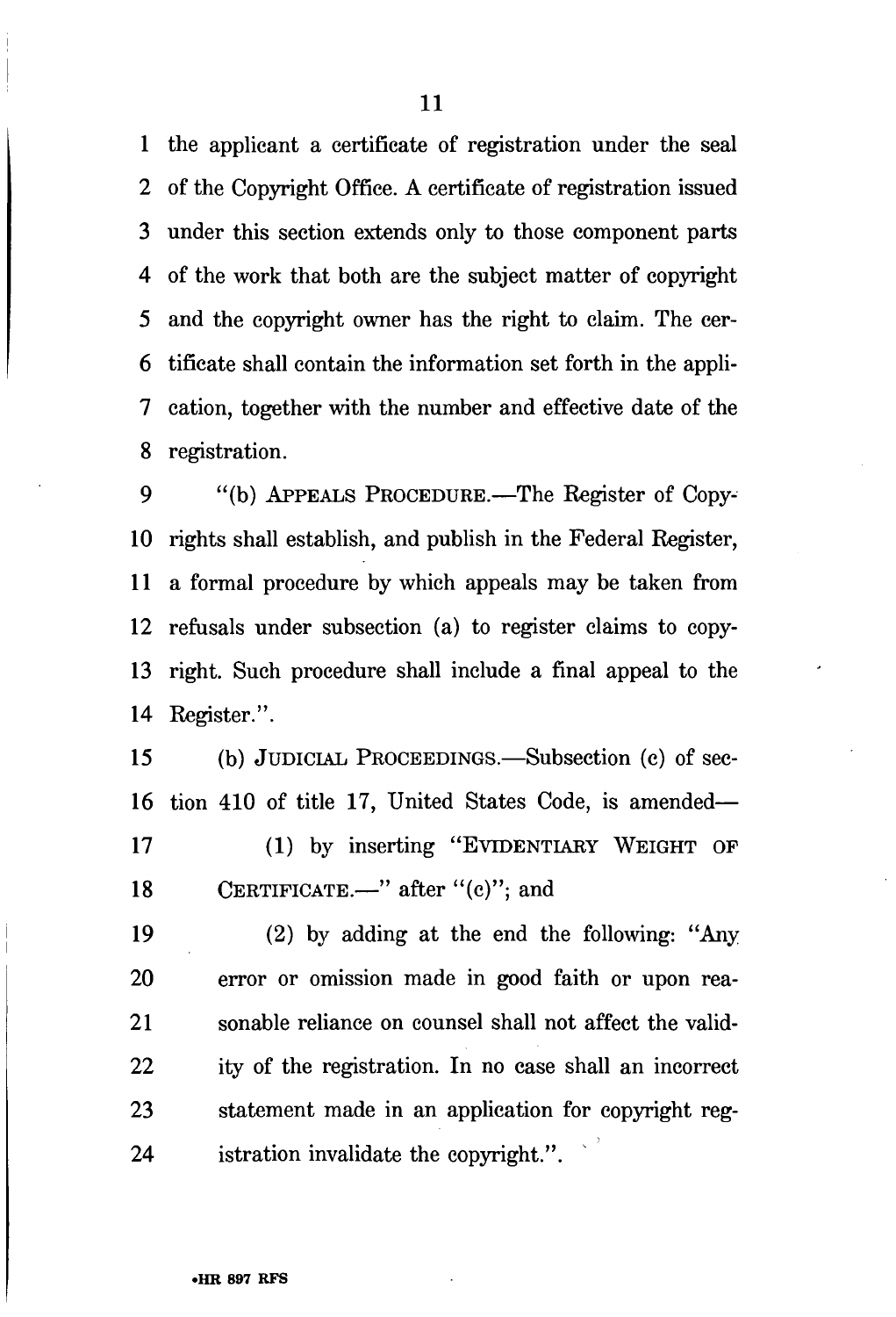1 (c) TECHNICAL AMENDMENT.—Subsection (d) of sec-2 tion 410 of title 17, United States Code, is amended by 3 inserting "EFFECTIVE DATE OF REGISTRATION.—" after 4  $"({\rm d})"$ .

#### **5 SEC. 6. COPYRIGHT REGISTRATION PROVISIONS.**

**r** 

6 (a) REGISTRATION AND INFRINGEMENT ACTIONS.— 7 (1) Section 411 of title 17, United States Code, is 8 amended—

9 (A) by amending the section caption to read as 10 follows:

11 "§411. Registration and infringement actions for cer-12 tain works";

13 (B) by striking subsection (a); and

14 (C) in subsection (b)—

15 (i) by striking "(b)"; and

16 (ii) by striking paragraphs (1) and (2) and 17 inserting the following:

18 "(1) serves notice upon the infringer, not less 19 than 10 or more than 30 days before such fixation, 20 identifying the work and the specific time and source 21 of its first transmission; and

22 "(2) submits an application for registration of 23 the copyright claim in the work, in accordance with 24 this title, within 3 months after the first trans-25 mission of the work.".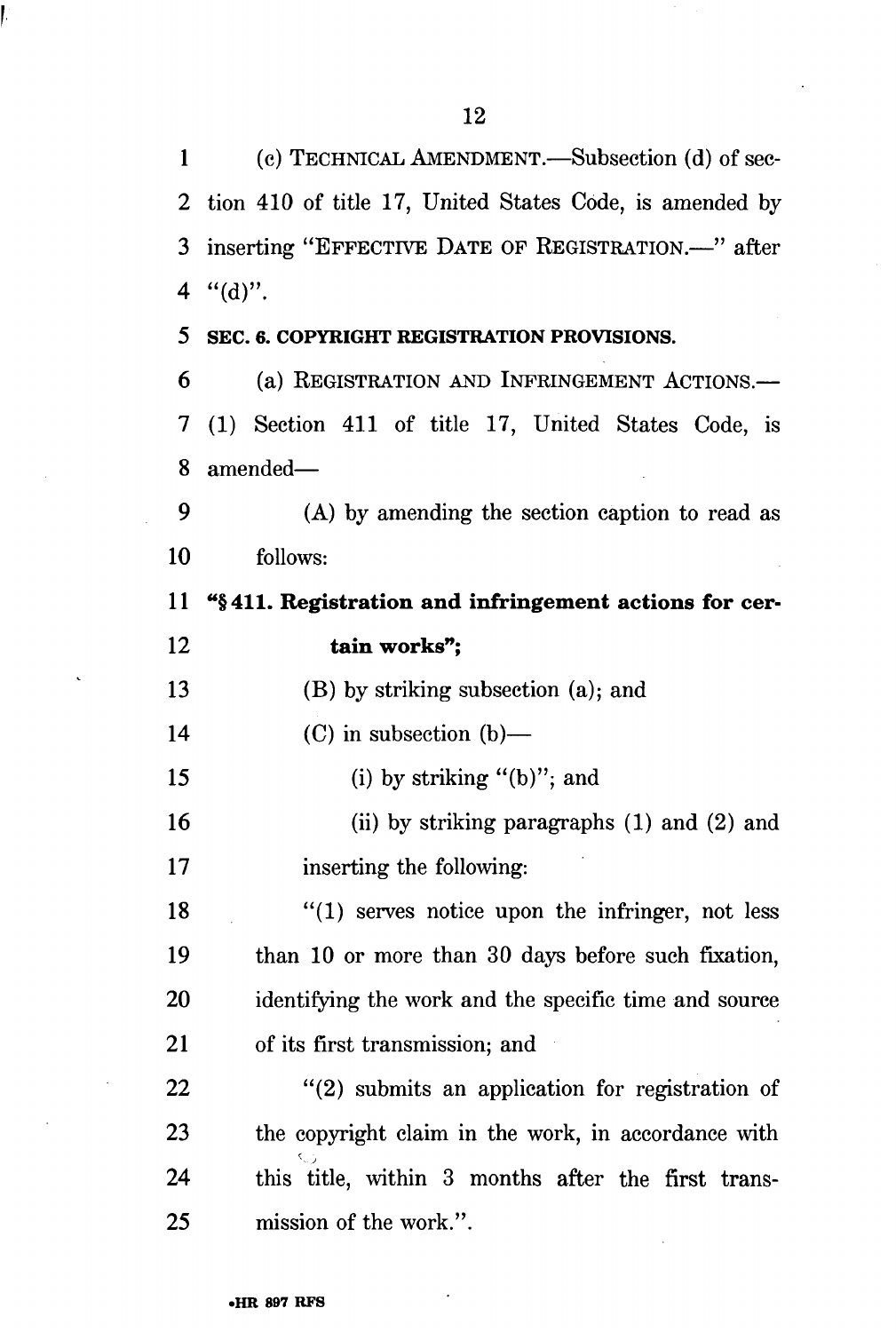1 (2) The item relating to section 411 in the table of 2 sections at the beginning of chapter 4 of title 17, United 3 States Code, is amended to read as follows:

"411. Registration and infringement actions for certain works.".

4 (b) REGISTRATION AS PREREQUISITE TO CERTAIN 5 REMEDIES FOR INFRINGEMENT.—Section 412 of title 17, 6 United States Code, and the item relating to section 412 7 in the table of sections at the beginning of chapter 4 of 8 title 17, United States Code, are repealed.

### **9 SEC. 7. REMEDIES FOR INFRINGEMENT.**

10 Section 504(c)(2) of title 17, United States Code, is 11 amended in the second sentence—

12 (1) by striking "court it" and inserting "court 13 in";

14 (2) by inserting "or eliminate" after "reduce"; 15 and

16 (3) by striking "to a sum of not less than  $17 \quad \text{\$200".}$ 

18 SEC. 8. NOTIFICATION OF FILING AND DETERMINATION OF **19 ACTIONS.** 

20 Section 508 of title 17, United States Code, is 21 amended—

22 (1) in subsection  $(a)$ —

23 (A) in the first sentence by inserting "and 24 the party filing the action" after "United 25 States"; and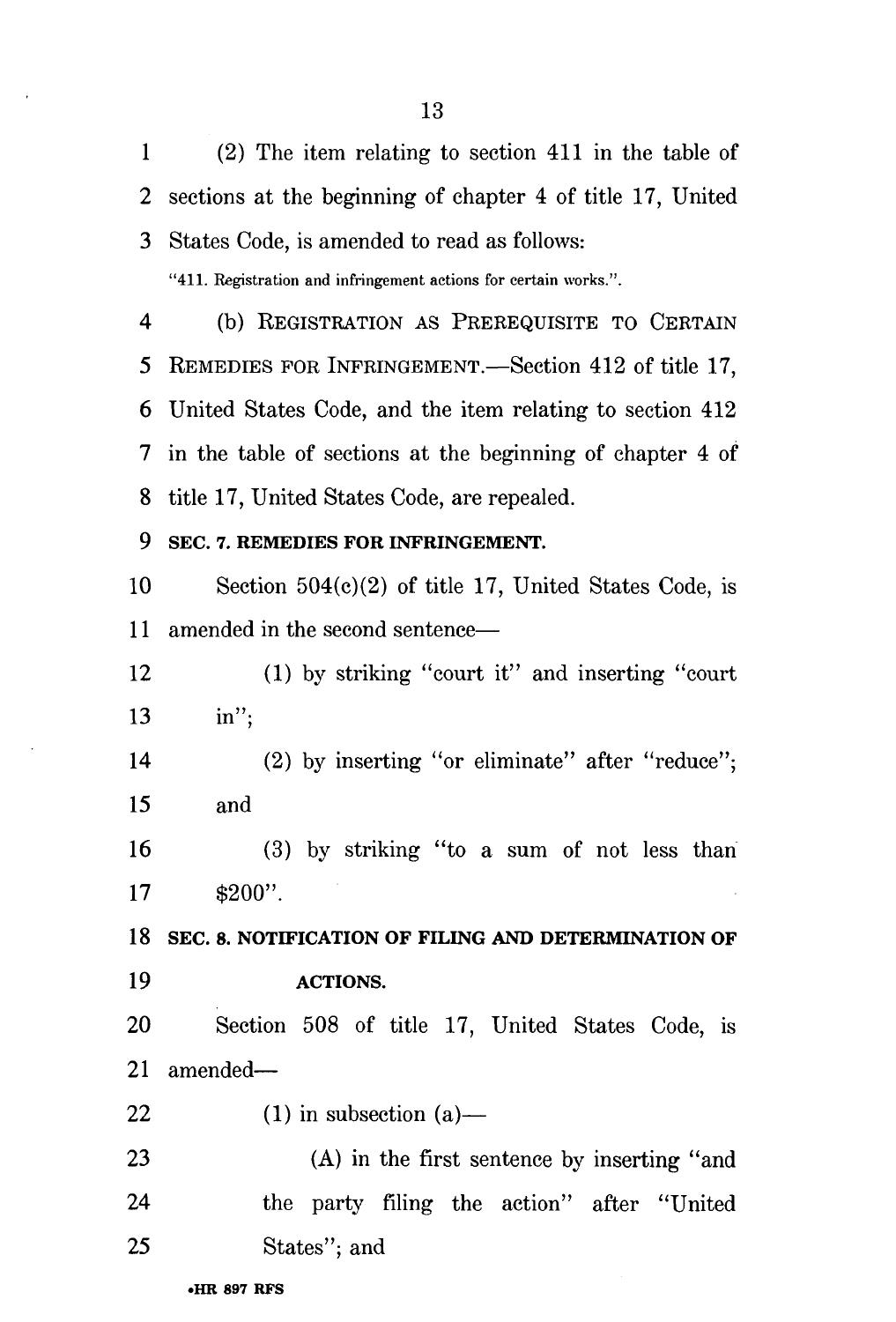1 (B) in the second sentence by inserting 2 "and the party filing the action" after "clerk"; 3 and

4 (2) in subsection (b) by inserting "and the 5 party filing the action" after "clerk of the court".

#### 6 SEC. 9. STUDY ON MANDATORY DEPOSIT.

7 (a) SUBJECT MATTER OF STUDY.—Upon the enact-8 ment of this Act, the Librarian of Congress shall conduct 9 a study of the mandatory deposit provisions of section 407 10 of title 17, United States Code. Such study shall place 11 particular emphasis on the implementation of section 12 407(e) of such title with respect to the deposit of trans-13 mission programs, as well as possible alternative methods 14 of obtaining deposits if the mandatory deposit require-15 ments of such section 407 are expanded to authorize the 16 collection, archival preservation, and use by the Library 17 of Congress of other publicly transmitted works, including 18 unpublished works such as computer programs and online 19 databases.

20 (b) CONDUCT OF STUDY.—The study under sub-21 section (a) shall be conducted by the Register of Copy-22 right, in consultation with any affected interests, and may 23 include the voluntary establishment, in collaboration with 24 representatives of such interests, of practical tests and 25 pilot projects.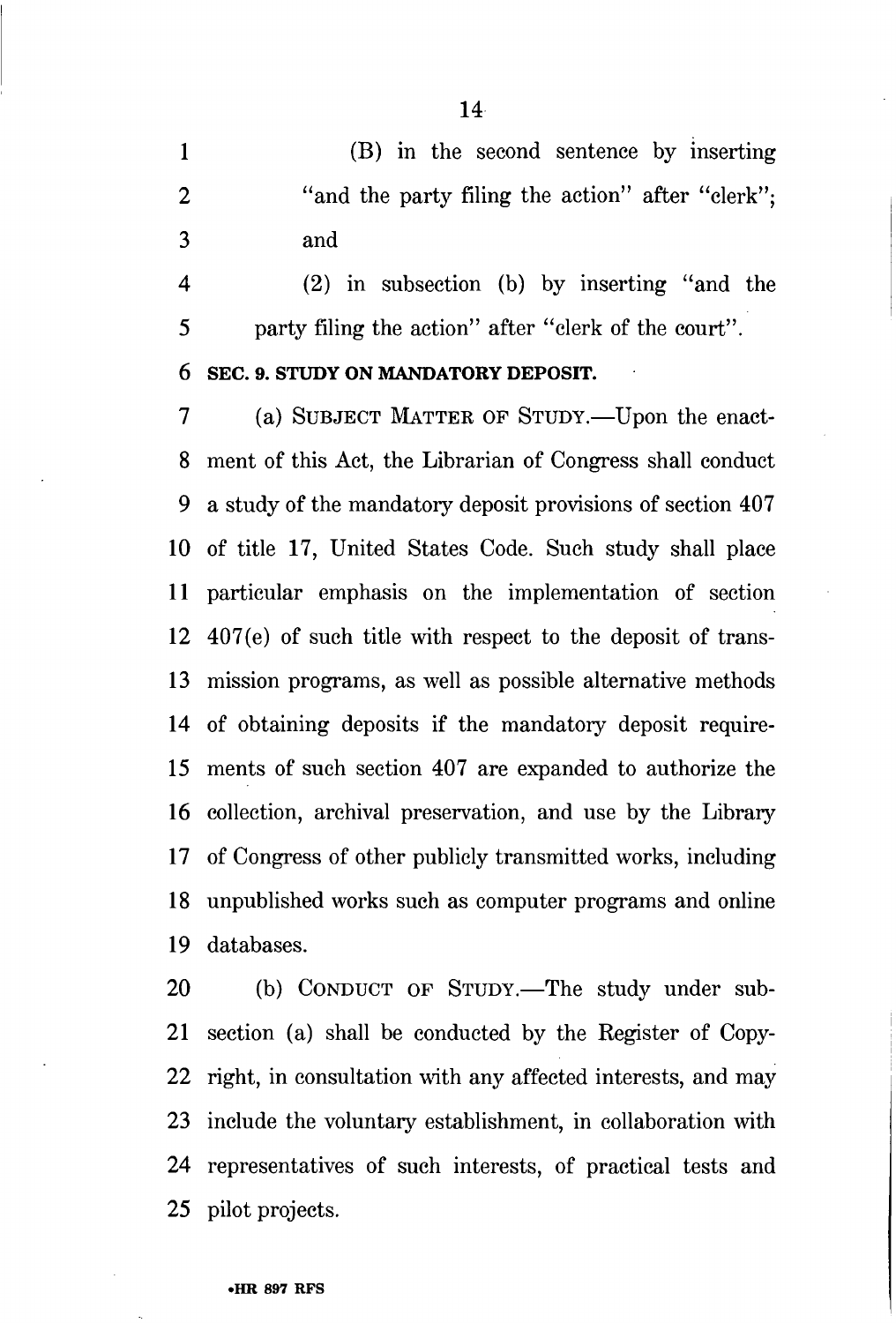1 (c) REPORT TO CONGRESS.—Not later than 18 2 months after the date of the enactment of this Act, the 3 Librarian shall submit to the Congress a report on the 4 results of the study conducted under this section, together 5 with recommendations the Librarian has on—

6 (1) safeguarding the interests of copyright own-7 ers whose works are subject to the mandatory de-8 posit provisions referred to in subsection (a);

9 (2) fulfilling the present and future needs of 10 the Library of Congress with respect to archival and 11 other collections development; and

12 (3) any legislation that may be necessary.

**13 SEC. 10. STUDIES OF EFFECTS OF REGISTRATION AND DE-14 POSIT PROVISIONS.** 

15 Upon the enactment of this Act, the Librarian of 16 Congress, after consultation with the Register of Copy-17 rights and any affected interests, shall commence a study 18 of the extent to which changes in the registration and de-19 posit provisions of title 17, United States Code, that are 20 made by this Act have affected the acquisitions of the Li-21 brary of Congress and the operations of the copyright reg-22 istration system, and any recommendations the Librarian 23 may have with respect to such effects. Not later than 3 24 years after the date of the enactment of this Act, the Li-25 brarian shall submit to the Congress a report on such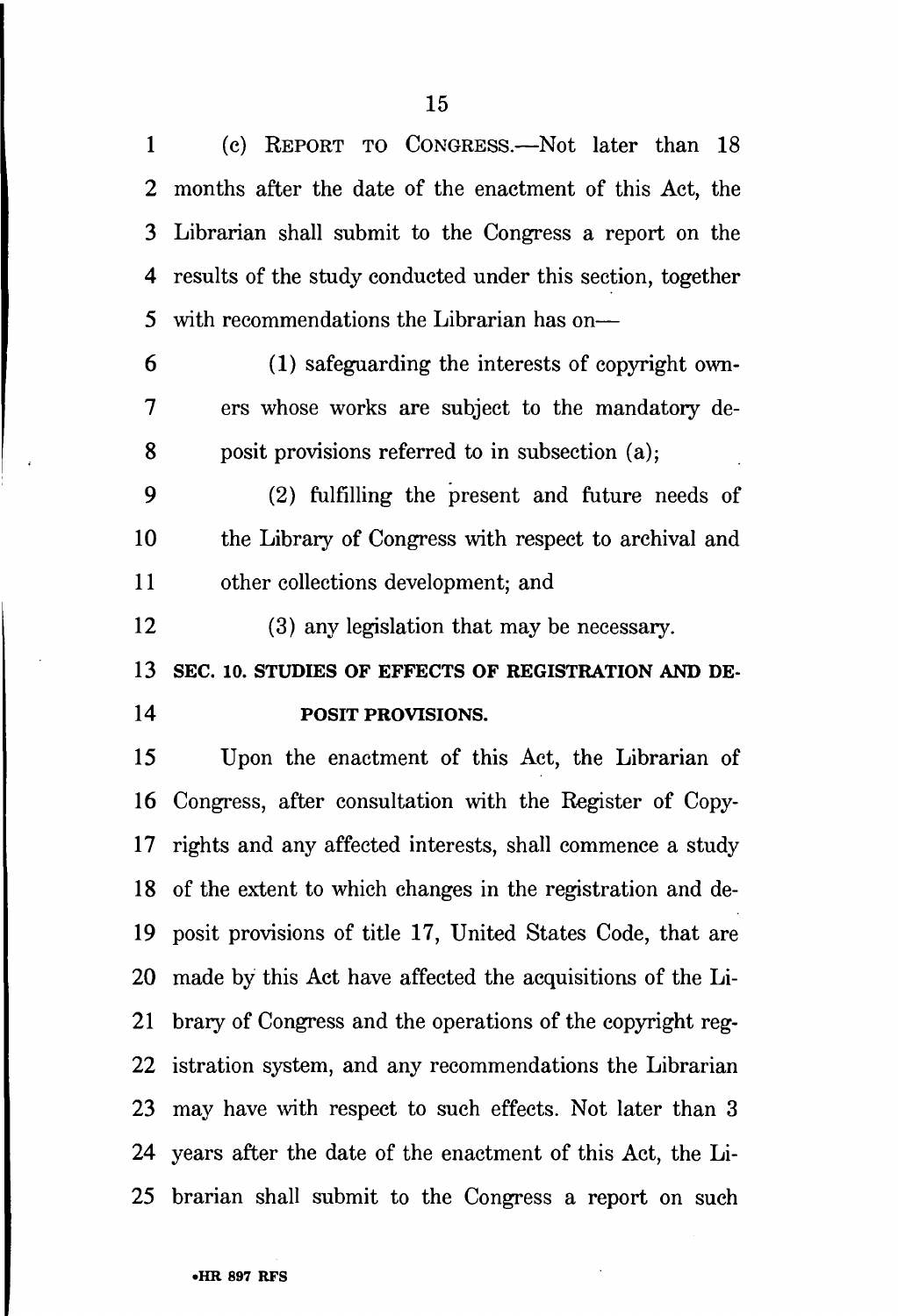1 study. The Librarian may conduct further studies de-2 scribed in the first sentence, and report to the Congress 3 on such studies.

#### 4 SEC. 11. CONFORMING AMENDMENTS.

5 (a) DEFINITIONS.—Section 101 of title 17, United 6 States Code, is amended by striking the definition of the 7 "country of origin" of a Berne Convention work.

8 (b) INFRINGEMENT OF COPYRIGHT.—Section 501(b) 9 of title 17, United States Code, is amended in the first 10 sentence by striking ", subject to the requirements of sec-11 tion 411,".

12 (c) REMEDIES FOR INFRINGEMENT.—Section 504(a) 13 of title 17, United States Code, is amended by striking 14 "Except as otherwise provided by this title, an" and in-15 serting "An".

#### 16 SEC. 12. ADDITIONAL TECHNICAL AMENDMENTS.

17 (a) AMENDMENTS TO TITLE 17, UNITED STATES 18 CODE.—Title 17, United States Code, is amended as fol-19 lows:

20 (1) The definition of "publicly" contained in 21 section 101 is amended—

22 (A) by striking "clause" and inserting 23 "paragraph"; and

24 (B) by striking "processs" and inserting 25 "process".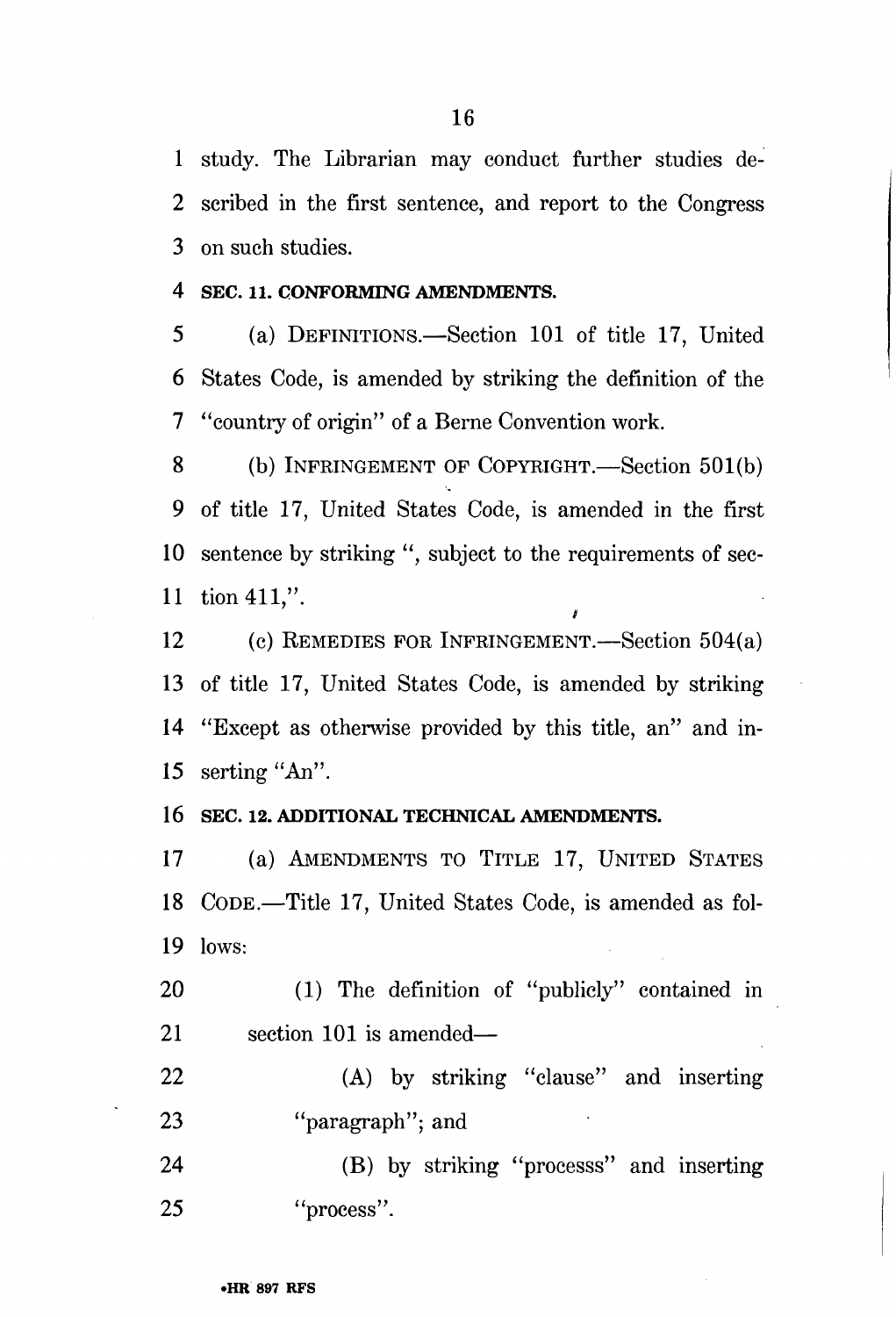| $\mathbf{1}$   | (2) The definition of "registration" contained in    |
|----------------|------------------------------------------------------|
| $\overline{2}$ | section 101 is amended by striking "412,".           |
| 3              | $(3)$ Section 108 $(e)$ is amended in the matter     |
| 4              | preceding paragraph (1) by striking "pair" and in-   |
| 5              | serting "fair".                                      |
| 6              | (4) Section $109(b)(2)(B)$ is amended by strik-      |
| 7              | ing "Copyright" and inserting "Copyrights".          |
| 8              | $(5)$ Section 304 $(c)$ is amended in the matter     |
| 9              | preceding paragraph (1) by striking "the subsection  |
| 10             | $(a)(1)(C)$ and inserting "subsection $(a)(1)(C)$ ". |
| 11             | $(6)$ Section 405 $(b)$ is amended by striking "con- |
| 12             | dition or" and inserting "condition for".            |
| 13             | (7) The item relating to section 504 in the table    |
| 14             | of sections at the beginning of chapter 5 is amended |
| 15             | by striking "Damage" and inserting "Damages".        |
| 16             | $(8)$ Section 501 $(a)$ is amended by striking "sec- |
| 17             | tions 106 through 118" and inserting "section 106".  |
| 18             | $(9)$ Section 509(b) is amended by striking          |
| 19             | "merchandise; and baggage" and inserting "mer-       |
| <b>20</b>      | chandise, and baggage".                              |
| 21             | (10) Section 601 of title 17, United States          |
| 22             | Code, is amended—                                    |
| 23             | (A) in subsection (a) by striking                    |
| 24             | "nondramtic" and inserting "nondramatic";            |
| 25             | and                                                  |

 $\ddot{\phantom{a}}$ 

 $\sim$  .

 $\bar{\beta}$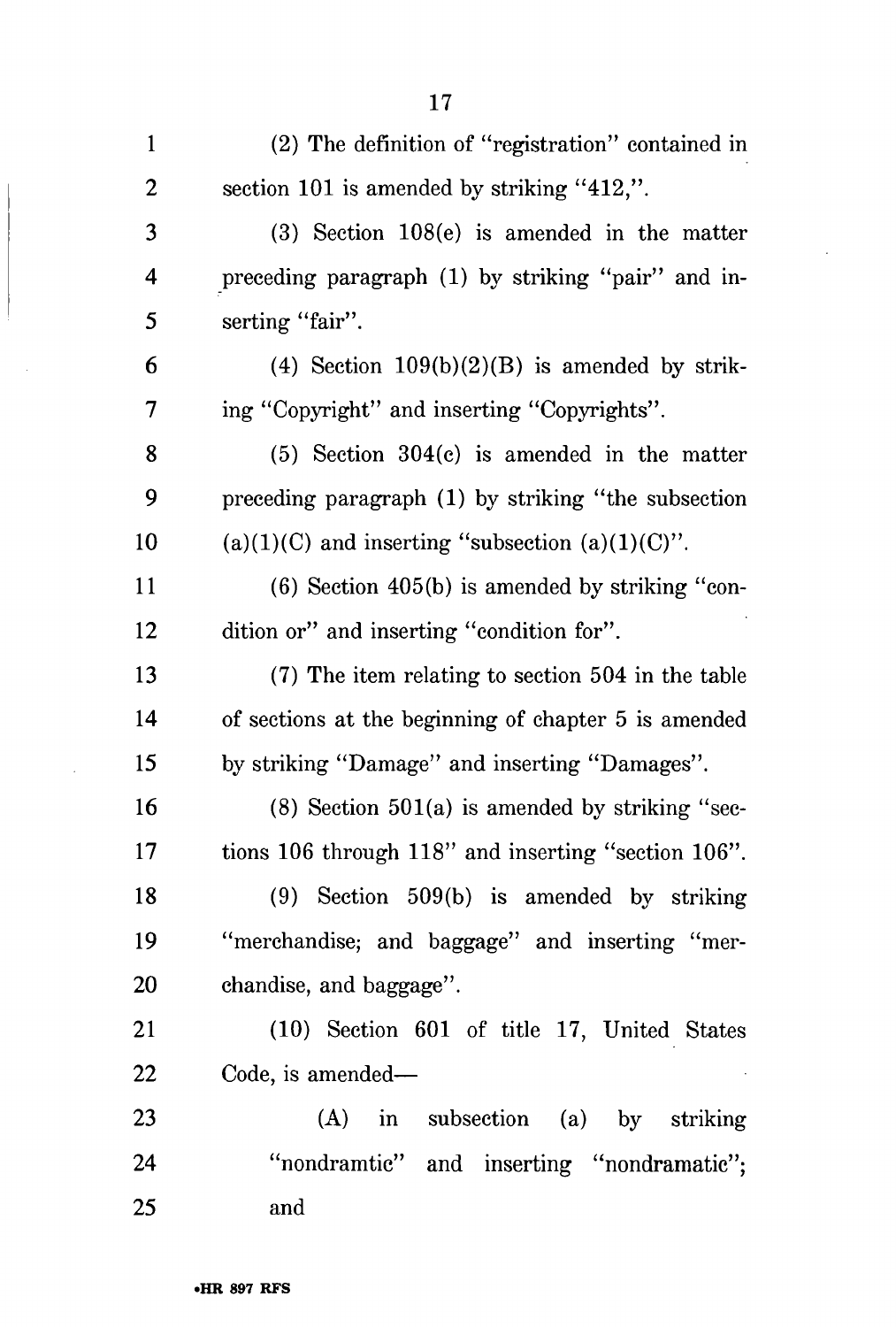| $\mathbf{1}$ | $(B)$ in subsection $(b)(1)$ by striking                 |
|--------------|----------------------------------------------------------|
| $\mathbf{2}$ | "subsustantial" and inserting "substantial".             |
| 3            | $(11)$ Section $801(b)(4)$ of title 17, United           |
| 4            | States Code, is amended by adding a period after         |
| 5            | "chapter $10$ ".                                         |
| 6            | (12) The item relating to section 903 in the             |
| 7            | table of sections at the beginning of chapter 9 is       |
| 8            | amended to read as follows:                              |
|              | "903. Ownership, transfer, licensing, and recordation.". |
| 9            | $(13)$ Section $909(b)(1)$ is amended—                   |
| 10           | (A) by striking "force" and inserting                    |
| 11           | "work"; and                                              |
| 12           | (B) by striking "sumbol" and inserting                   |
| 13           | "symbol".                                                |
| 14           | $(14)$ Section 910(a) is amended in the second           |
| 15           | sentence by striking "as used" and inserting "As         |
| 16           | used".                                                   |
| 17           | $(15)$ Section 1006(b)(1) is amended by striking         |
| 18           | "Federation Television" and inserting "Federation        |
| 19           | of Television".                                          |
| 20           | $(16)$ Section 1007 is amended—                          |
| 21           | $(A)$ in subsection $(a)(1)$ by striking "the            |
| 22           | calendar year in which this chapter takes ef-            |
| 23           | fect" and inserting "calendar year 1992"; and            |

 $\bar{\mathcal{A}}$ 

 $\bar{\tau}$  $\frac{1}{2}$ 

 $\epsilon$ 

 $\bar{\beta}$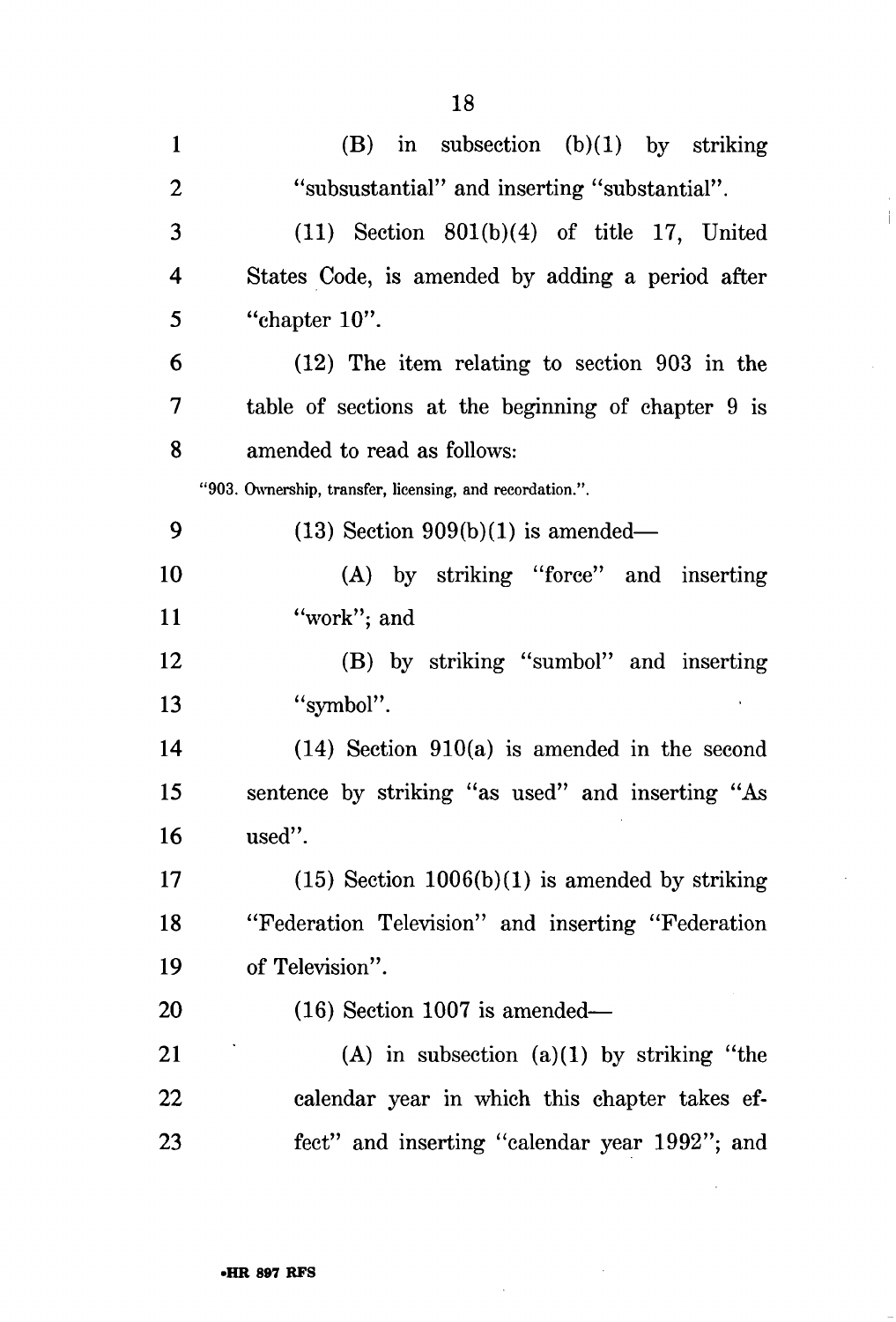| $\mathbf{1}$   | (B) in subsection (b) by striking "the year                        |
|----------------|--------------------------------------------------------------------|
| $\overline{2}$ | in which this section takes effect" and inserting                  |
| 3              | "1992".                                                            |
| 4              | (17) The table of chapters at the beginning of                     |
| 5              | title 17, United States Code, is amended—                          |
| 6              | (A) by amending the item relating to chap-                         |
| 7              | ter 6 to read as follows:                                          |
|                | <b>"6. Manufacturing Requirements and Importation </b><br>$601$ "; |
| 8              | (B) by amending the item relating to chap-                         |
| 9              | ter 9 to read as follows:                                          |
|                |                                                                    |
| 10             | and                                                                |
| 11             | (C) by adding at the end the following:                            |
|                | "10. Digital Audio Recording Devices and Media  1001".             |
| 12             | OTHER PROVISIONS OF $Law. (1)$ Section<br>(b)                      |
| 13             | $2319(b)(1)$ of title 18, United States Code, is amended           |
| 14             | by striking "at last" and inserting "at least".                    |
| 15             | $(2)$ Section 1(a)(1) of the Act entitled "An Act to               |
| 16             | amend chapter 9 of title 17, United States Code, regard-           |
| 17             | ing protection extended to semiconductor chip products of          |
| 18             | foreign entities", approved November 9, 1987 (17 U.S.C.            |
| 19             | 914 note), is amended by striking "orginating" and insert-         |
|                | 20 ing "originating".                                              |
| 21             | (3) Section $3(a)(1)(C)$ of the Audio Home Recording               |
|                |                                                                    |

 $\mathcal{L}$  and  $\mathcal{L}$  is a governing the following  $\mathcal{L}$ 

j  $\frac{1}{1}$